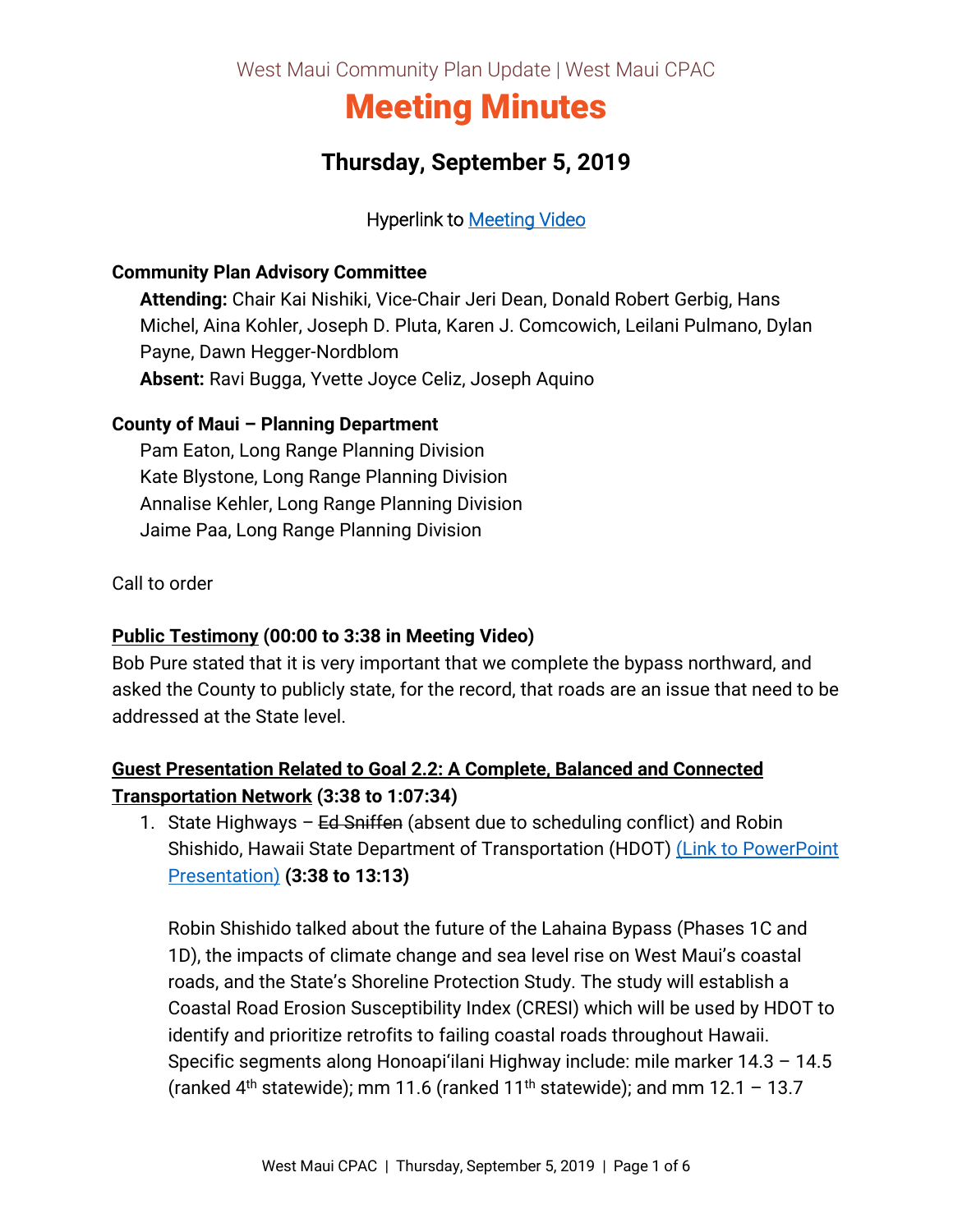(ranked 12th statewide). Feasibility study data to be collected includes archeology, topography, and alignment options.

#### **Comments/Q&A (13:13 to 1:07:34)**

Questions/comments included:

- Is the State looking for a temporary road realignment to address sea level rise and climate change? The Shoreline Protection Study will determine what's affordable and what's feasible. The study will start in November and is estimated to take around 4-6 months, possibly longer.
- What is your opinion on implementing a toll road? Transponders on rental cars? The County might face legal challenges if a specific group (tourists/nonresidents) is targeted. The car rental surcharge was challenged, and as a result is now implemented for everyone who rents a car (instead of just those without a Hawaii driver's license). Robin liked the idea of toll roads being utilized for people wanting a quicker route, but not sure how it would be implemented when there's only one way in or out. He said that there may not be enough volume (number of cars) for the toll road to be economically profitable.
- How do we change State priorities to mauka realignment? What do you (Robin) feel is a priority for your department? Talk to your Legislators. Moving the road is a priority to the Highways Department.
- How are alignment options being formulated? Initial options are determined by the State Department of Transportation, who then present to the public (in public meetings) for input.
- Could the Pali lookout be a potential funding source similar to Iao Valley State Park?

Not sure the State would be able to do a capacity project on the Pali lookout with the current funding.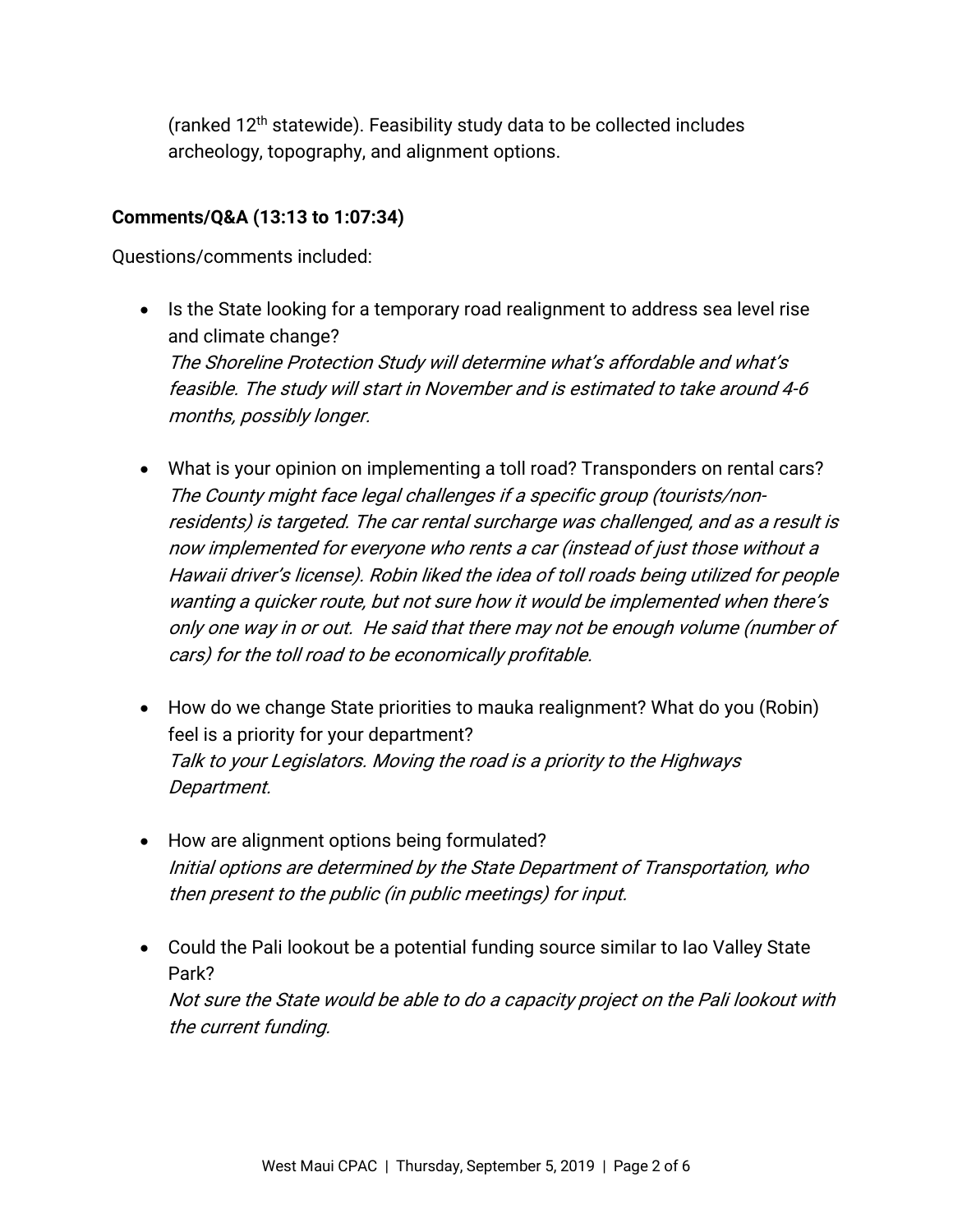- Road User Charge: alternative way to collect revenue instead of the gas tax; taxed based on miles driven. 35% of funding is from the gas tax, but that revenue has been going down as cars become more fuel-efficient. State has been conducting a 2-year demonstration project for the road user charge; if voted through by Legislation, implementation wouldn't happen for another 6-7 years. It is a **replacement** to the gas tax, not an additional tax – the goal is to sustain current revenues, not increase them. Tax would apply to everyone.
- We should be open-minded about finding more ways to obtain funding. How much does the State spend on Hana roads? Why is Hana not a toll road? Residents rarely use it but our tax dollars are used to fix it. We need open minds to come up with new solutions to get funding.
- Are there temporary fixes that can be done to lessen traffic congestion? Adding turn lanes could be an option, although might need to consider safety issues. Roundabouts might work well, but they take up a lot of land and doesn't make sense to spend a lot of money in an area that has realignment planned.
- Can the State Dept. of Transportation make a commitment to West Maui to provide someone out there to reroute traffic out of the inundation zone? The State doesn't have the manpower or funding for that. Best case would be to have State reps go to the Legislature for additional funding; could possibly get access to emergency funding if Governor declares an emergency.
- If the community could raise funds for an EIS for the Pali to Puamana project, would the State work with the community-based effort and expedite the process? If so, how much would the community need to raise? It would absolutely expedite the process. The community would need to raise at least \$3-5 million.
- We need signage on the bypass going into Lahaina to ease congestion and direct traffic. (i.e. "Lahaina Town: Next 5 lefts")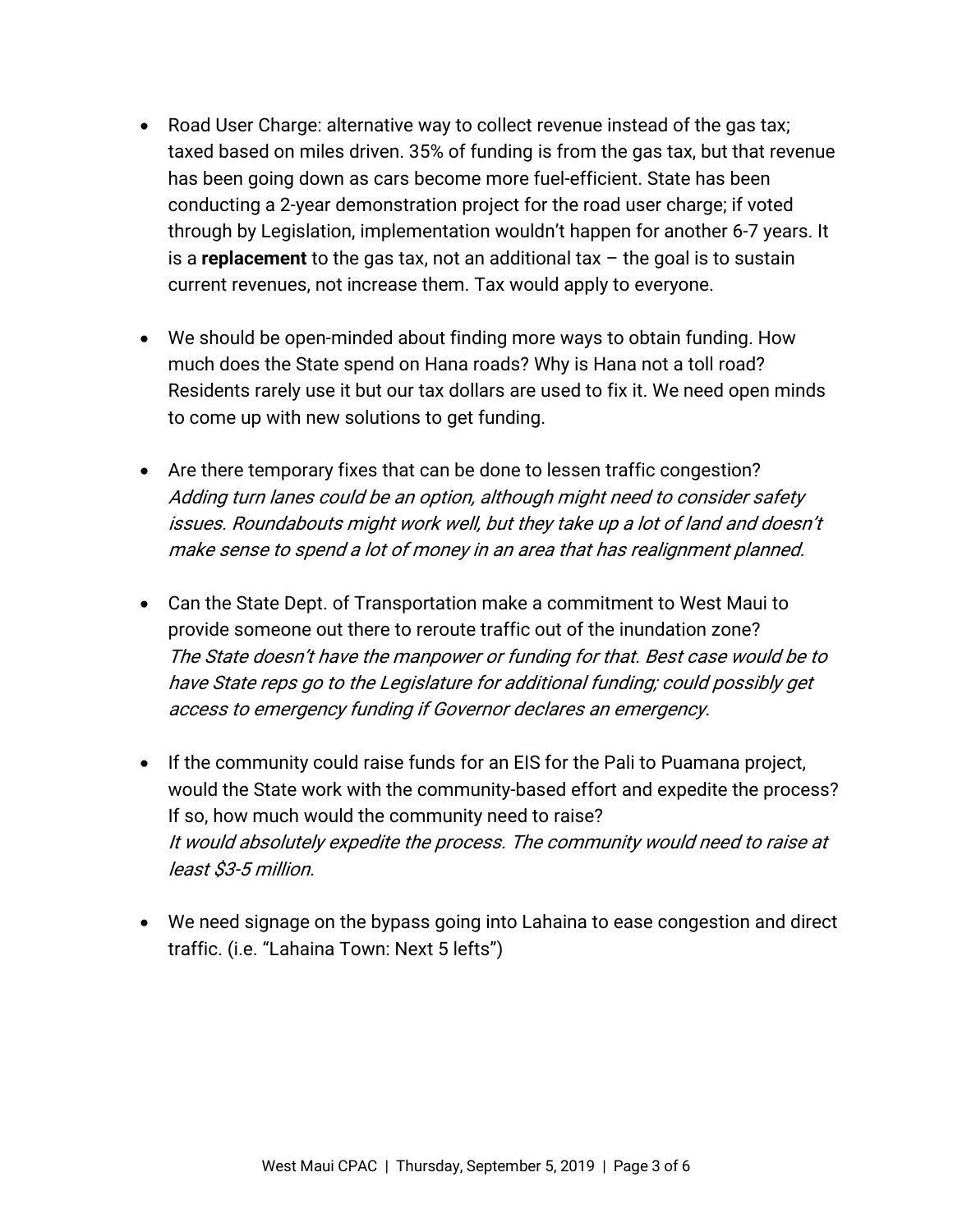• There needs to be more ways to get out of Lahaina Gateway – there is currently only one way out onto Keawe street – horrible congestion. Could a possible solution be having another opening onto Honoapi'ilani Highway (right turn in, right turn out)?

The State did talk with the Lahaina Gateway developers about having an access point there originally; the concern was that drivers coming off the bypass would use the parking lot as a raceway to bypass the Keawe/Honoapi'ilani intersection traffic light.

Chair Nishiki called up resource person Lauren Armstrong (Maui Metropolitan Planning Organization) to provide input on additional funding options for the mauka realignment as well as prioritization. In regards to mauka realignment, Lauren noted that going to Legislature in a future session and asking to implement an additional rental car surcharge (above the current  $$5$ ) would be the easiest and most direct nexus – it's best for Maui to make use of it, as it's a proven method. Toll roads would be a challenge, because you have to think about the cost of infrastructure; it may not be worth the effort to change state laws and put toll roads in just for rental cars. Regarding prioritization: there's been a lot of talk about the mauka realignment of Honoapi'ilani Highway vs. Lahaina Bypass North. On one hand, continuing the bypass north won't matter if you can't get to Lahaina. On the other hand, both projects are critically needed, and Bypass North is a lot closer to being ready to implement. If the State DoT is ready to build that project within the next 3 years, it's an important fact to consider.

## **Policies and Actions Related to Goal 2. 2: A Complete, Balanced and Connected Transportation Network (1:07:34 to 1:36:30)**

Resource person Nolly Yagin (Maui County Department of Public Works) was called up to provide input on traffic issues regarding Keawe Street (the access road to/from the bypass).

Questions from CPAC included options to mitigate traffic conditions on Keawe Street as well as implementation; possible areas to reroute traffic to ease congestion; and status updates on the Kahua Street extension project, the Complete Streets and Safe Routes to Schools programs, and the West Maui Greenway project.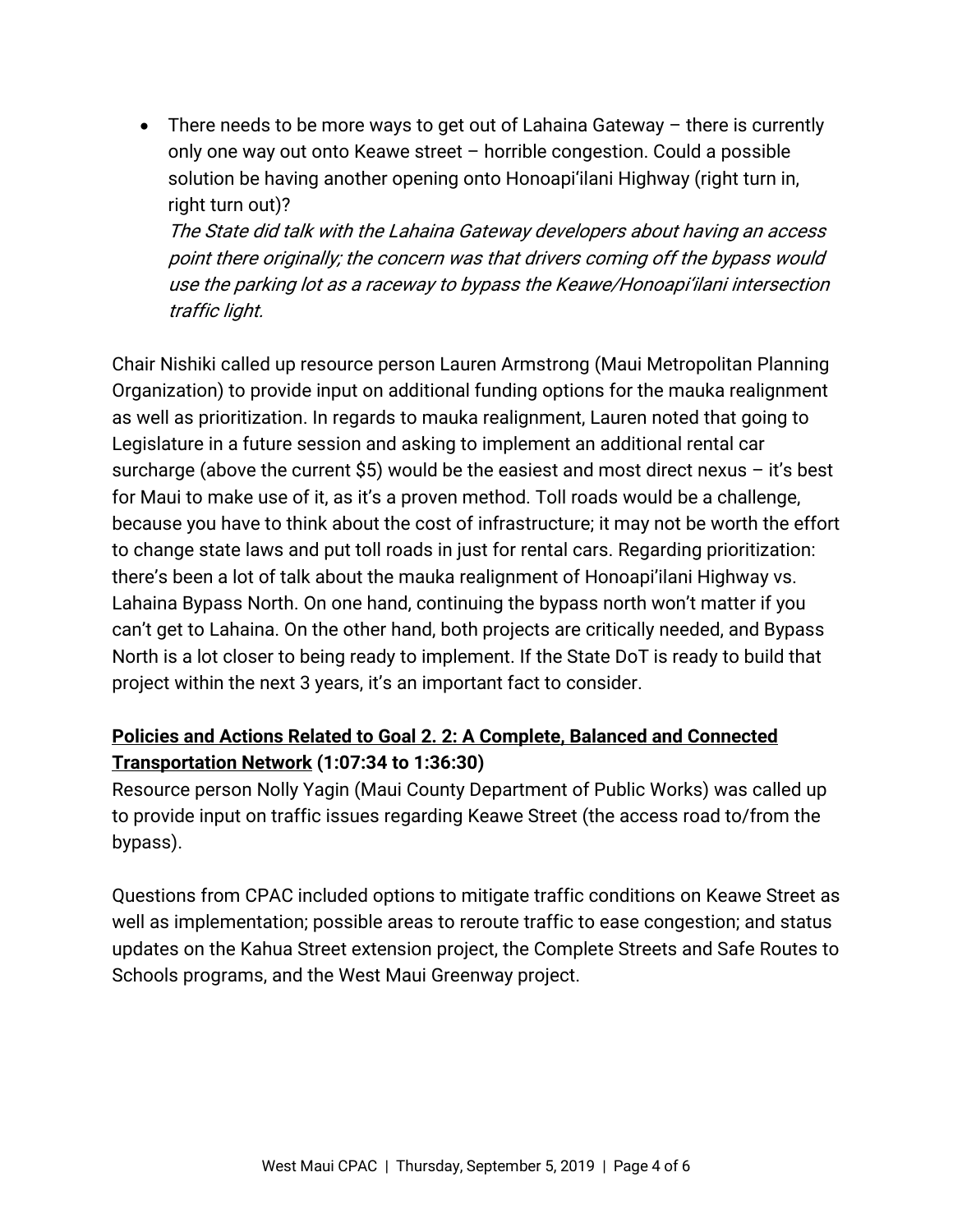Of particular note:

- Complete Streets implementation has been further delayed by the Department of Public Works (DPW) because they are updating sections of Title 18 and would like for the Complete Streets Program to be included. Nolly suggested that the Public Works Commission may complete their review by the beginning of October.
- Safe Routes to School not many schools in West Maui have taken advantage of this program. To become involved the school must contact DPW. So far only Princess Nahienaena School is involved.

## **RECESS/DINNER BREAK**

## **Guest Presentations Related to Goal 2.1: Ready and Resilient Systems (1:36:36 to**

2. Fire - Battalion Chief Kaulana Kino, Maui County Department of Fire and Public Safety [\(Link to PowerPoint Presentation\)](https://wearemaui.konveio.com/sites/wearemaui.konveio.com/files/u14/9.5.19%20Guest%20Presentation%20-%20Fire.pdf) **(1:38:25 to 1:58:30)**

Kaulana Kino provided an overview of the Fire Department's resources and response capabilities in West Maui; the impacts of Wildland-Urban Interfaces (WUIs); and actions needed from developers and the community to support WUI firefighting. He noted that there has been an increase in WUI fires, and that the West Maui Fire Station is the busiest on Maui. Memorandums of Understanding (MoUs) have been and continue to be critical to successfully fighting these fires – MOU in West Maui includes the County of Maui, Goodfellow Bros., Alpha Construction, and West Maui Land Corporation.

Questions from CPAC included how firefighter patrol streets to determine access; minimum road width for development; the possibility of connecting treated wastewater to fire hydrants; brush abatement; ideal neighborhood design for effective firefighting; and what the West Maui can do to support the Fire Department. **(1:58:30 to 2:15:51)** 

Of particular note:

- The FIREWISE Program is an excellent opportunity to mitigate and minimize potential WUI risks – only Launiopoko community is involved in this program. There must be at least 8 homes in the subdivision to participate.
- There has been a 600% increase in 911 calls over the past 16 years.